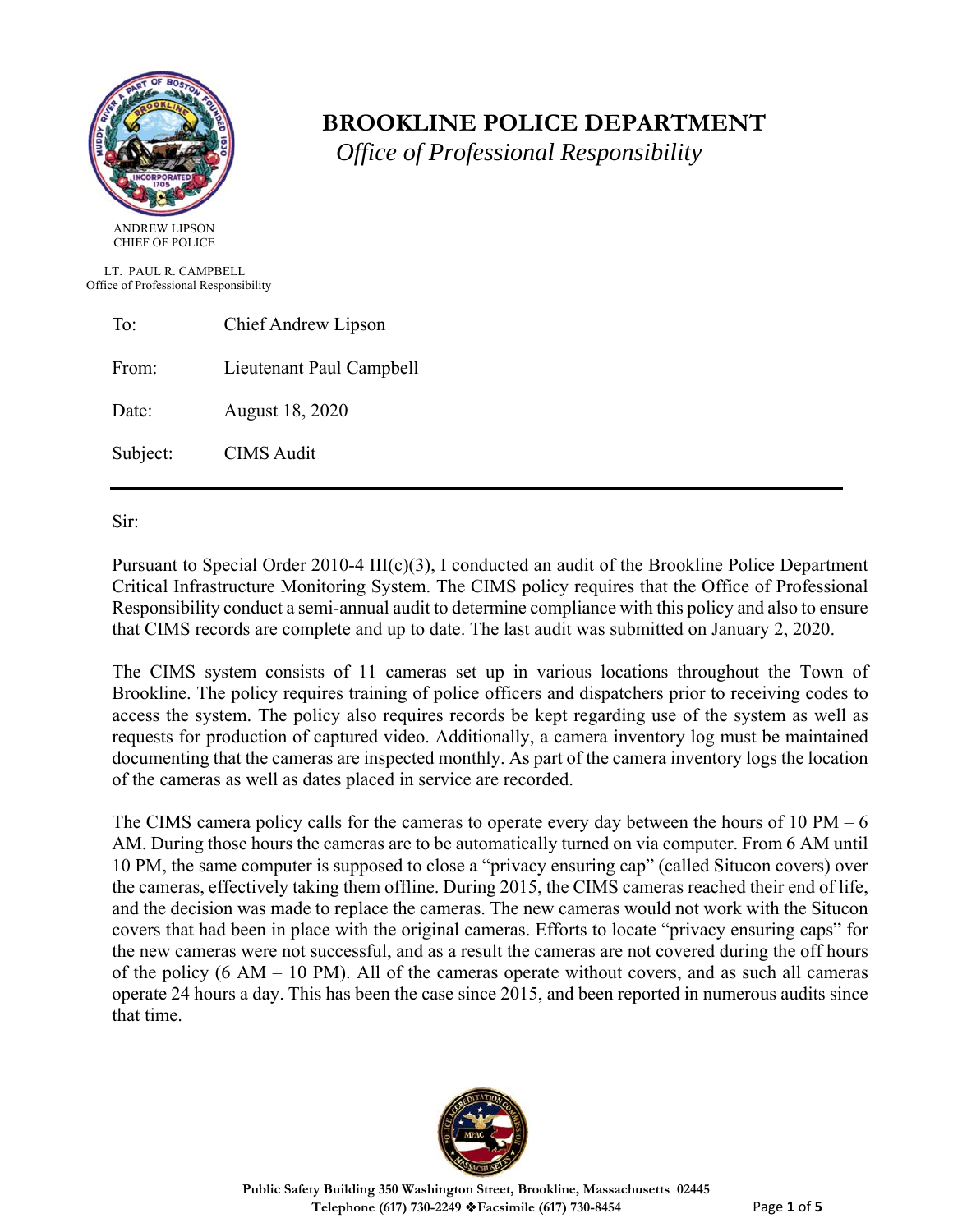In several prior audits I have noted that Special Order 2010-4 provides that recordings are to be retained for 14 days, "unless otherwise required by the evidence policy, by court order, or by law." The 14 day policy is in conflict with the law regarding records retention (Municipal Records Retention Schedule - Schedule number 01.007 – "Audio/Visual tape or Digital Recordings, security and surveillance tapes – retain 1 month"). Because of this conflict with the law, and consistent with the policy that we should follow the law, a 30 day retention period has now been implemented. All CIMS recordings are now retained for 30 days, at which point they are overwritten.

## Video Recording Production Requests

The Technology Division maintains a log documenting each request made for a copy of a video captured by the CIMS cameras. Requests for video are submitted to Officer Scott Wilder, who retains a hard copy of each request. He logs data associated with the request, including date/time of incident, type of incident, location, case # if applicable, date request filled and any additional remarks to explain the nature of the request.

I inspected this log and determined it to be organized and up to date. Since January 1, 2020 there have been 33 requests for production of video captured by the CIMS camera system. 29 of these video requests were made by law enforcement personnel for law enforcement reasons, while four requests were public records requests. Three of these public records requests were related to motor vehicle crashes, while no reason was documented for the fourth request. Video was provided to the requesting party in all four of these public requests were filled.

Of the 33 total requests for video, 26 were accommodated. The remaining requests were not filled because the cameras did not record any video of value.

| Date of Incident |              | Time of Inciden Type of Incident | <b>Turned Over To</b> |
|------------------|--------------|----------------------------------|-----------------------|
| 12/21/2019       | 0225 hrs.    | <b>BC Police investigation</b>   | Detective Jennifer    |
|                  |              |                                  | Scanlon               |
| 1/9/2020         | 1888 to 1815 | MV Crash                         | traffic investigation |
|                  | hours        |                                  |                       |
| 10/3/2019        | 0655 hrs.    | MV Crash                         | traffic investigation |
| 1/17/2020        | 0800 10 1200 | <b>B&amp;E MV</b>                | Detectives            |
| 1/29/2020        | 0115 to 0215 | Robberies x3                     | Detectives & Evidence |
| 1/22/2020        | 1300 to 1600 | Records Request                  | Records               |
| 2/4/2020         | 1300 hrs.    | hit & run my crash               | evidence              |
| 2/7/2020         | 0900 to 1000 | MV crash at Rt9 Hammond          | Evidence              |

Below is a list of the CIMS camera video requests for this audit period.

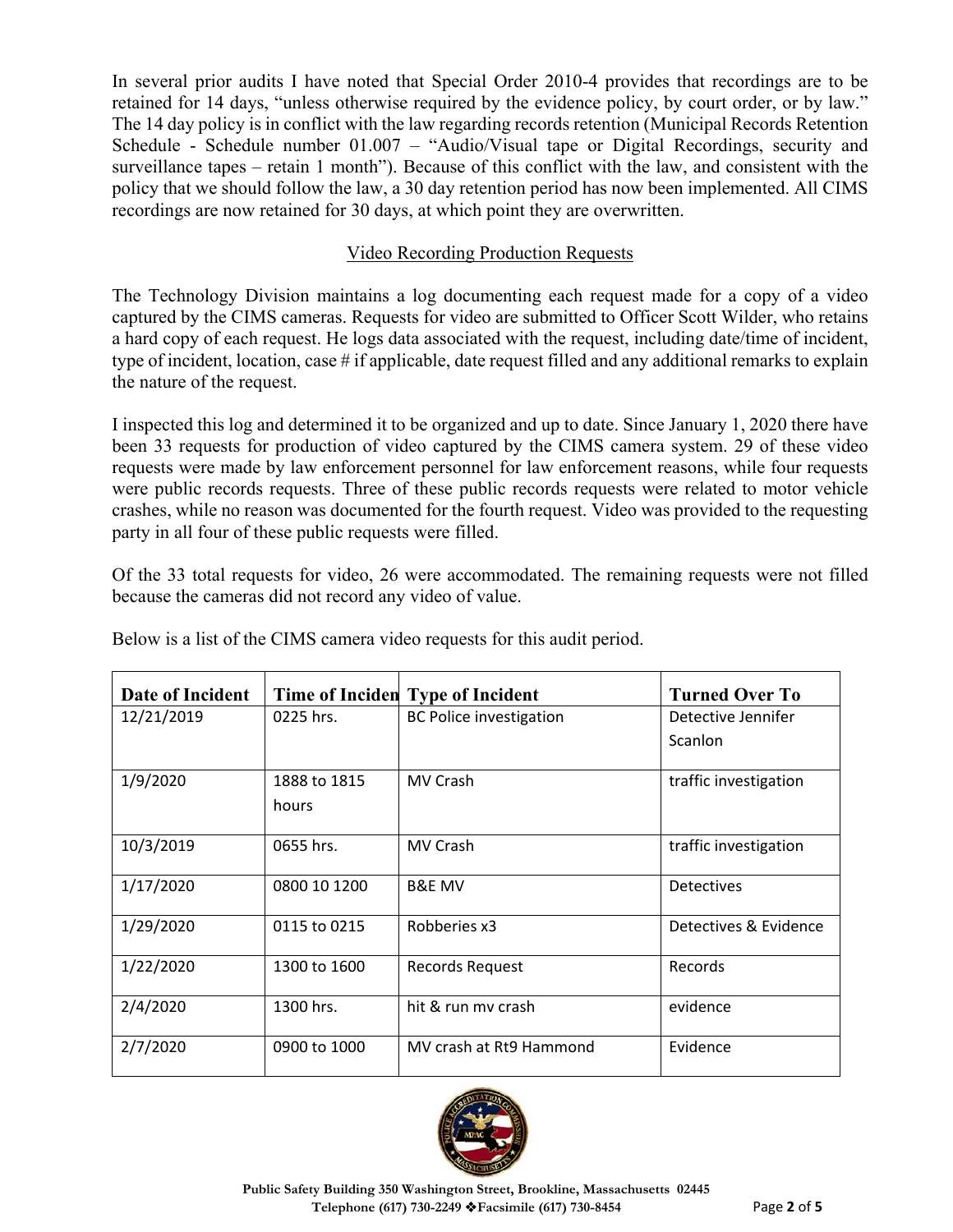| 2/7/2020  | 0925 to 1000         | Shooting                  | Suffolk County DA's<br>investigator       |
|-----------|----------------------|---------------------------|-------------------------------------------|
| 2/11/2020 | unknown              | <b>Tagging</b>            | Unable to locate on<br>camera             |
| 2/29/2020 | 0150 hrs.            | mv crash                  | Not in view of camera.                    |
| 2/18/2020 | 1610 hrs.            | Att. Larceny from Bank    | Not in view of camera.                    |
| 3/1/2020  | 1530 hrs.            | Domestic                  | evidence                                  |
| 2/27/2020 | 0900 hrs.            | MV crash (minor)          | Public Record Request;<br>Progressive Ins |
| 2/18/2020 | 1627 hrs.            | Forgery                   | Evidence                                  |
| 3/1/2020  | 1420 to 1500<br>hrs. | mv crash - minor          | <b>Public Record Request</b>              |
| 3/20/2020 | 1400 hrs.            | Un armed Robbery          | Detectives                                |
| 3/1/2020  | 1503 hrs.            | mv crash-minor            | Public Record request,<br>Pure Ins        |
| Multiple  | 2200-0400            | Larceny                   | detectives for review<br>of video         |
| 4/5/2020  | 0100 hrs.            | <b>Hate Crime</b>         | Not in view of camera                     |
| 4/28/2020 | 1340 hrs.            | MV Crash                  | Not in view of camera                     |
| 5/4/2020  | 0710 hrs.            | MV Crash                  | <b>Traffic Investigation</b>              |
| 5/11/2020 | 1230 to 1310         | Counterfeiting            | detectives for review<br>of video         |
| 5/19/2020 | 2135 hrs.            | MV Crash                  | Comp. room evd                            |
| 5/30/2020 | 1100 hrs.            | Road Rage-Mal Damage      | Det. Sheehy/Computer<br>Room Evidence     |
| 6/7/2020  | 2230 hrs.            | MV crash                  | Evidence                                  |
| 6/3/2020  | 0440 hrs.            | pursuit, abdw, larceny mv | Evidence                                  |
| 6/9/2020  | 0510 hrs.            | MV crash, leaving scene   | Evidence                                  |

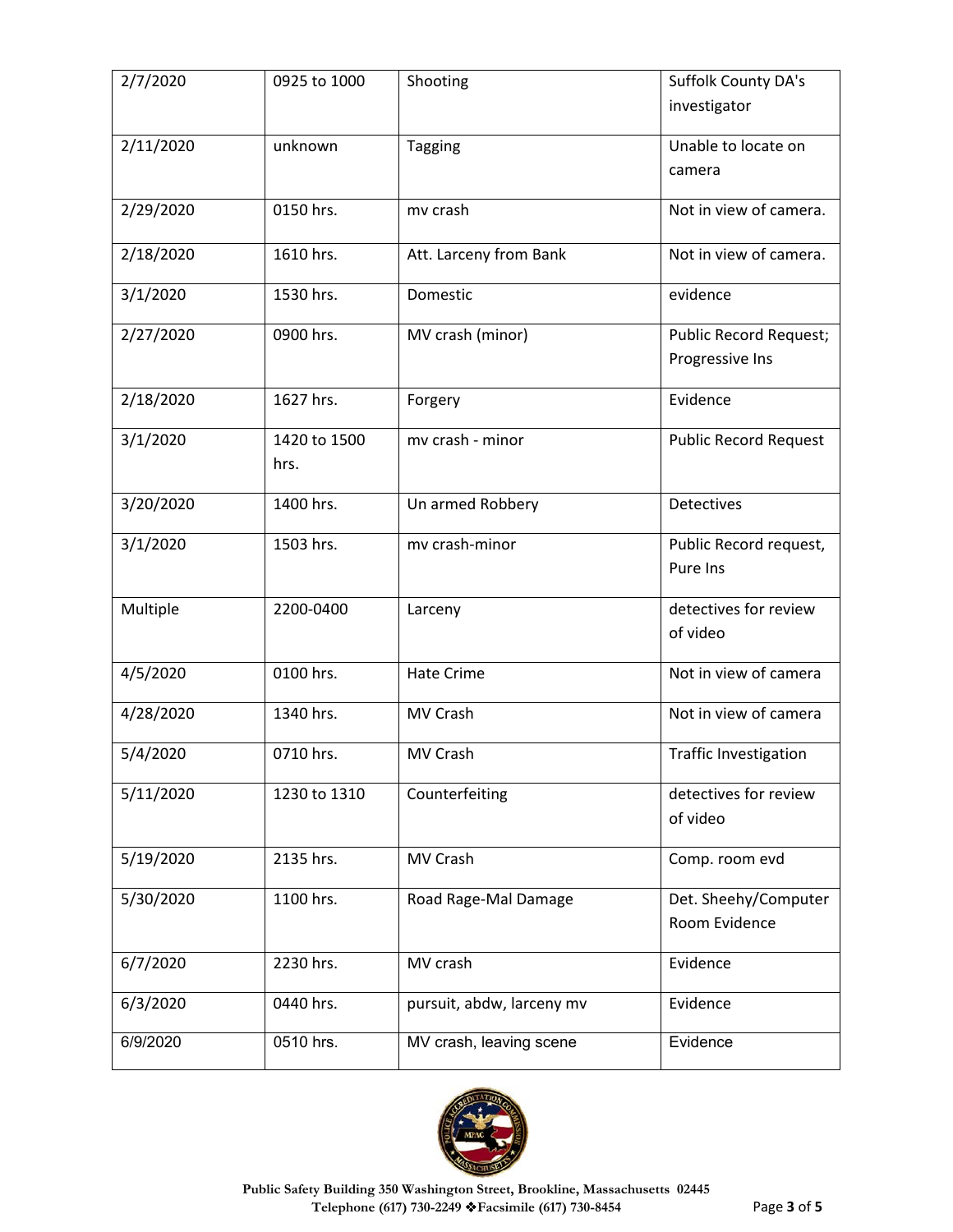| 7/10/2020 | 2350 hrs. | assault by firearm | Not in view of camera.                          |
|-----------|-----------|--------------------|-------------------------------------------------|
| 7/9/2020  | 0015 hrs. | <b>MV Crash</b>    | Evidence                                        |
| 7/26/2020 | 1600 hrs. | Domestic A&B       | Not in view of camera.                          |
| 7/22/2020 | 2245 hrs. | A&B                | To<br>Detectives/Computer<br>Evidence           |
| 8/4/2020  | 0158 hrs. | <b>MV Crash</b>    | To traffic<br>investigator/computer<br>evidence |

### Camera Inventory and Inspection

Under the policy it is required that the camera system be inspected monthly by the Technology Division. Additionally the Technology Division must maintain a log inventorying all cameras in service, including the date each camera is placed in service, location, inspection dates, maintenance/repair history and specific activities being monitored if any.

The log detailing this information is kept in the Larimore property system. A separate log is maintained for each camera. The information contained in the logs is complete and easily accessible. I checked the logs and found the information to be clear and up to date. The cameras have been inspected as required. Where issues are discovered they are noted in the inspections as well as the actions undertaken to address these issues.

### Certification/Training

Prior to receiving an access code to operate the CIMS camera system, Department Employees are required to receive a copy of the policy for the CIMS cameras. Employees must also receive training in the policy, with a focus on impermissible uses. Once this is done, employees then sign a certification that they have received and read the Special Order regarding the CIMS camera system (S.O. 2010-4).

This certification/training component of the Special Order is being adhered to. Department personnel have been provided a copy of the policy. Additionally, the policy is available to all department personnel at any time via the department's online file system. The entire department was trained in the camera system and impermissible uses at the time the cameras were installed. CIMS policy training is provided to new hires prior to their being provided an access code to the system. Signed certifications are maintained within the training division. A notebook with all certifications was readily available, and as new employees are hired their certifications are added to the notebook. We currently have a new group of police officers who are still in their introductory training phase. I have conferred with the training Lieutenant who advised me that next week they will be conducting the CIMS training with the new group, at which point he will update the CIMS folder with their signed certifications. We have a new dispatcher who was recently hired and she has not yet signed her certification. I conferred with Dispatch Supervisor Varmahmoodi, who advised me that he will be taking care of this training